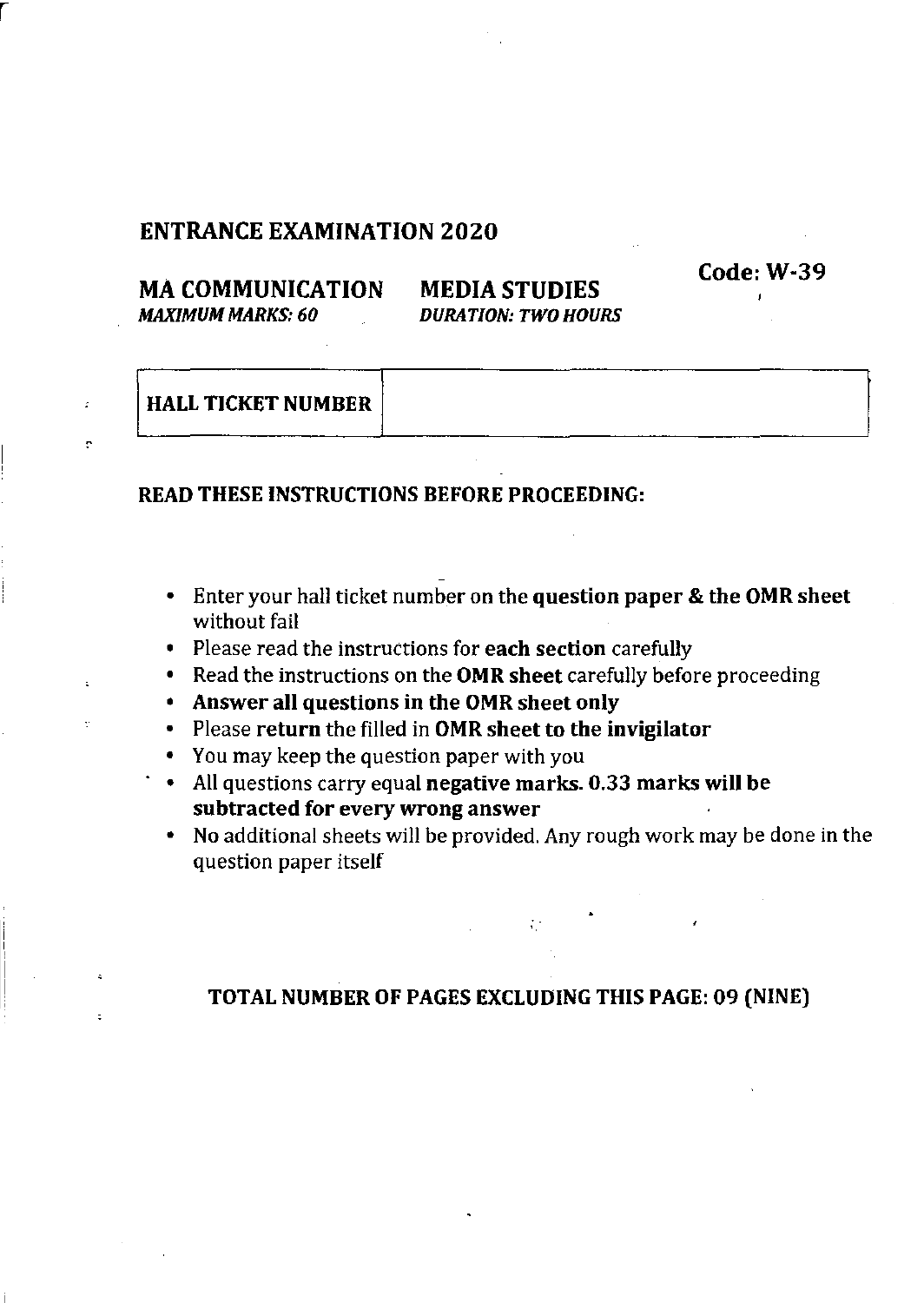# I. GENERAL & MEDIA AWARENESS (1X30=30 MARKS)

# **Enter the correct answer in the OMR sheet**

 $\vert$ 

| 1. Which video conferencing platform was found to be leaking personal data to strangers<br>amid the COVID-19 crisis?                                                                                                             |
|----------------------------------------------------------------------------------------------------------------------------------------------------------------------------------------------------------------------------------|
| C) Youtube<br>D)GoogleMeet<br>A) Blue Jeans<br>B) Zoom<br>J.                                                                                                                                                                     |
| 2. Cox's Bazar in Bangladesh, which has been in the news over the past two years,<br>A) Is a garment district<br>B) Shipbreaking yard<br>C) Has a Rohingya refugee camp<br>D) Beachside tourist spot                             |
| A) Sundar Pichai B) Arvind Krishna C) Shantanu Narayan<br>D) Nikesh A                                                                                                                                                            |
| B) Media forms that no longer exist<br>A) Family run media companies<br>D)Government-owned media<br>C) Print & broadcast media                                                                                                   |
| 5. The Asian Games 2022 will be held in $\frac{1}{2}$<br>C) Singapore<br>D) Japan<br>A) China B) Malaysia                                                                                                                        |
| 6. This cadre of health workers are the first point of contact for communities, particularly in<br>the rural areas<br>A) Male health volunteers<br>B) Block health education officers<br>C) Anganwadi workers<br>D) ASHA workers |
| 7. A private bill titled "Women's Sexual, Reproductive and Menstrual Rights Bill 2018" was<br>B) Shashi Tharoor<br>A) Jairam Ramesh<br>D) Maneka Gandhi<br>C) Meenakshi Lekhi                                                    |
| 8. Who is the Health Minister of Kerala?<br>A) Pinarayi Vijayan<br>B) Mercykutty Amma<br>C) KK Shailaja<br>D) MM Mani                                                                                                            |
| 9. The website People's Archive of Rural India (PARI) was set up by _<br>A) Soumitra Chatterjee<br>B) Aruna Roy<br>C) Arundhati Roy<br>D) Palagummi Sainath                                                                      |
| 10. The Vice-President before M. Venkaiah Naidu was<br>A) M. Hidayatullah<br>B) Bhairon Singh Shekhawat<br>C) Pratibha Patil<br>D) Hamid Ansari                                                                                  |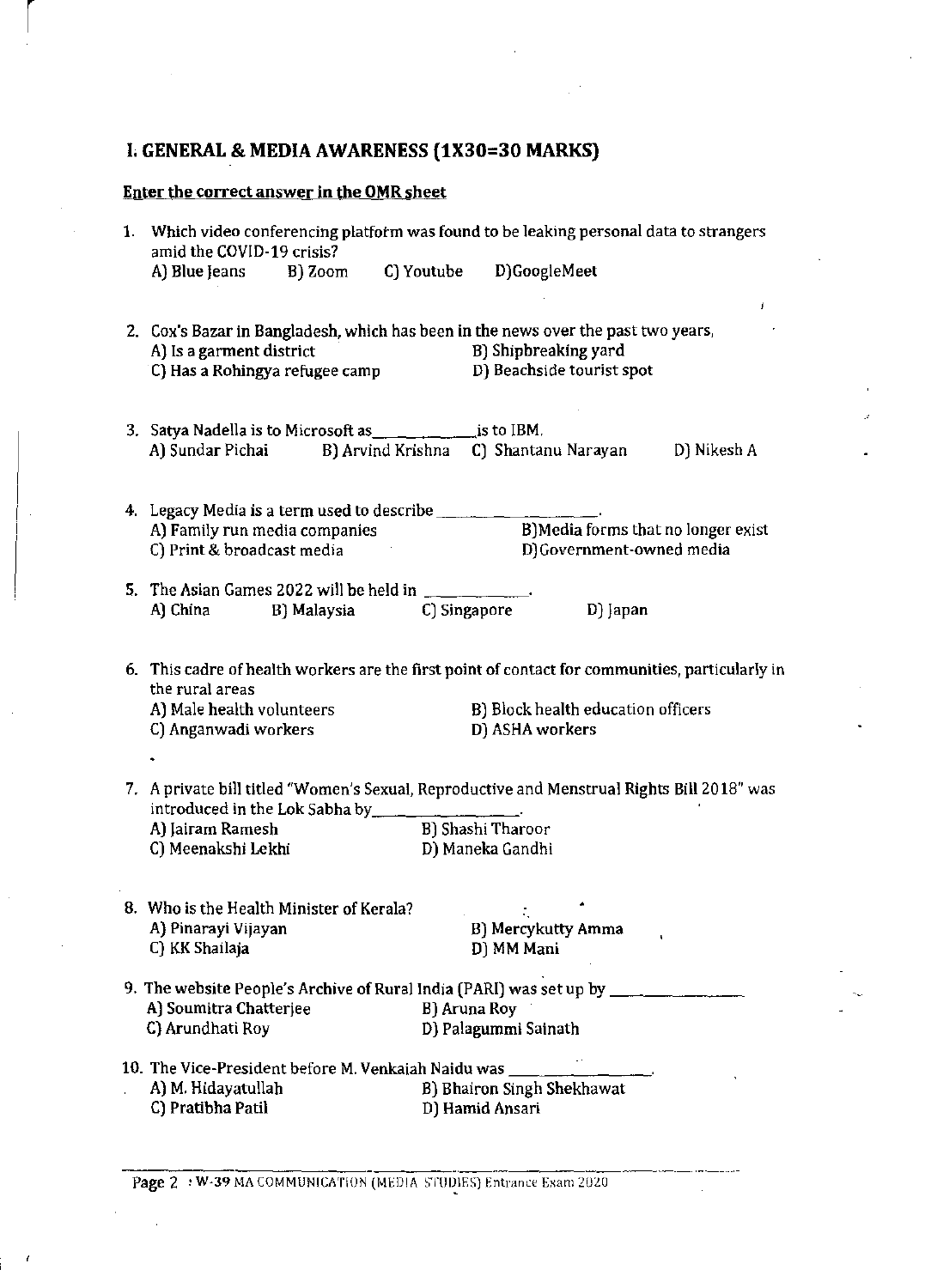|    | 11. Which state government recently proposed three state capitals?<br>B) Karnataka<br>A) Andhra Pradesh<br>D) Uttar Pradesh<br>C) West Bengal                                                                                      |
|----|------------------------------------------------------------------------------------------------------------------------------------------------------------------------------------------------------------------------------------|
|    | 12. Who is the Chairperson of the Indian Space Research Organisation?<br>B) K. Sivan<br>A) AS Kiran Kumar<br>D) G. Madhavan Nair<br>C) K. Radhakrishnan<br>t                                                                       |
|    | 13. The Constitution of India came into force on _______________________________<br>B) October 02, 1947<br>A) January 26, 1950<br>D) August 15, 1947<br>C) November 26, 1949                                                       |
| ż  | 14. The film released in 2011 on a deadly virus was ________________.<br>A) The Happening B) Warm Bodies<br>D) Infection<br>C) Contagion                                                                                           |
|    | 15. Activist Varavara Rao was arrested in connection with the ___________________ case.<br>B) Elgar Parishad<br>A) Bhima Koregaon<br>D) Chipko movement<br>C) Teen Taal                                                            |
|    | 16. The National Award winning Gujarati film Hellaro was directed by ____<br>D) D.Gautam<br>C) Anurag Kashyap<br>A) Abhishek Shah B) Aditya Dhar                                                                                   |
|    | 17. Princess Maria Teresa who died recently due to coronavirus infection belongs to ______.<br>D) Australia<br>B) Denmark C) Sweden<br>A) Spain                                                                                    |
|    | ٠<br>18. Which organization released 100 e-books as part of its #stayhomeindiawithbooks during<br>the lockdown period?<br>B) Press Trust of India<br>A) National Book Trust<br>D) National Institute of Open Schooling<br>C) NCERT |
|    | 19. Congcong, Lianlian and Chenchen are mascots of which international sporting event?<br>D) World Games<br>C) Asian Games<br>B) Winter Olympics<br>A) Summer Olympics                                                             |
| Ξ. | 20. Beni Prasad Verma, who passed away recently, was a founding member of ___________<br>B) Rashtriya Janata Dal<br>A) Samajwadi Party<br>D) Bahujan Samaj Party<br>C) Rashtriya Lok Dal                                           |
|    | 21. A series of recorded audio episodes that audiences can subscribe to is known as ______.<br>D) Noisers<br>C) Sound Forge<br><b>B</b> ) Podcasting<br>A) Vlogging                                                                |

Page 3 : W-39 MA COMMUNICATION (MEDIA STUDIES) Entrance Exam 2020

 $\ddot{\phantom{a}}$ 

J.

 $\bar{\beta}$ 

×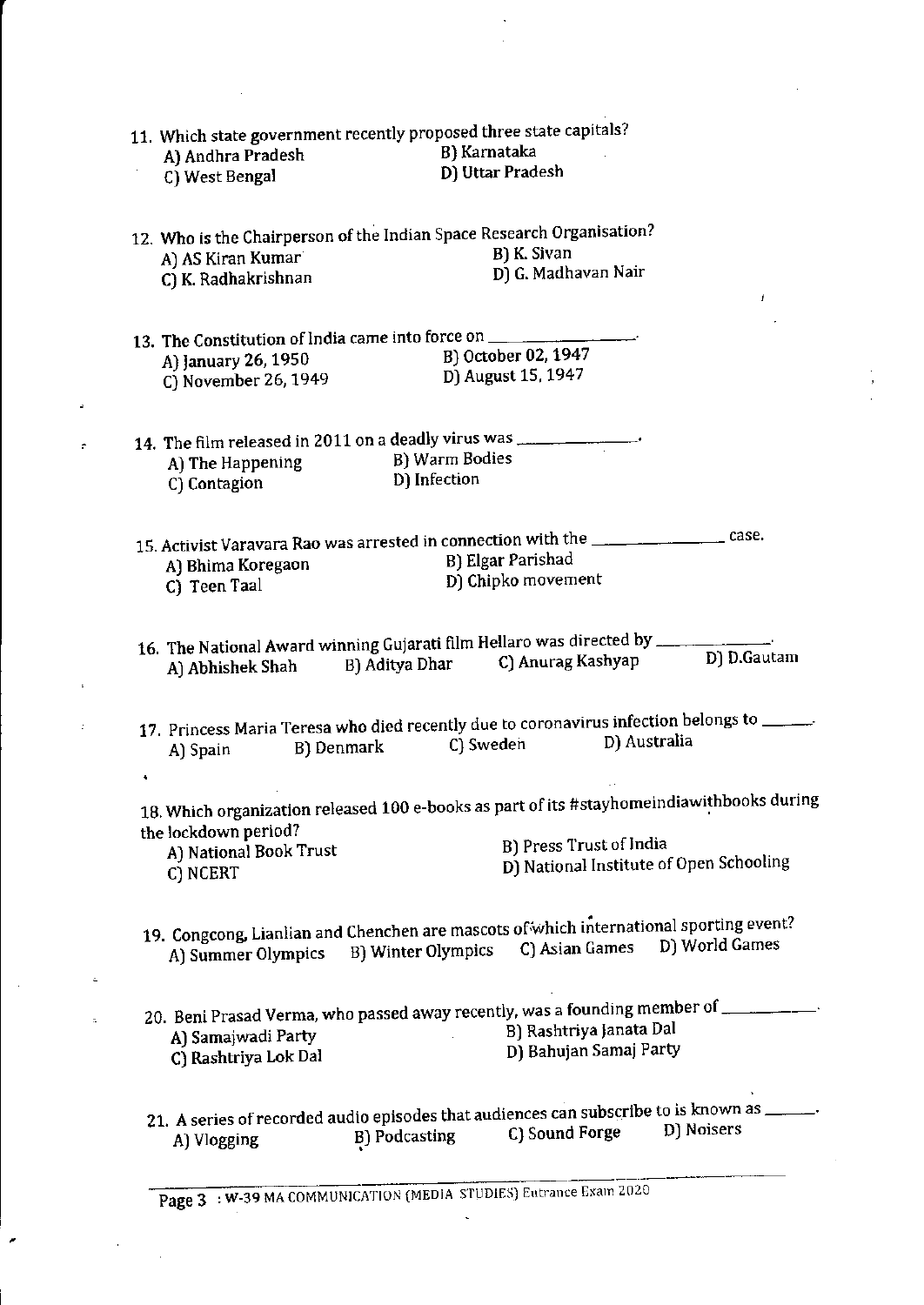22. The documentary "Celluloid Man" tells the story of --:-c-,-,-----:::-::-c B) PK Nair C) Adoor Gopalakrishnan D) Girish Kasaravalli

| as _________________________________                                                                                                    |                                    |                                                        | 23. Deliberately posting provocative messages on social media platforms is commonly known                                                                                                                                      |
|-----------------------------------------------------------------------------------------------------------------------------------------|------------------------------------|--------------------------------------------------------|--------------------------------------------------------------------------------------------------------------------------------------------------------------------------------------------------------------------------------|
| A) Phishing<br>C) Treason                                                                                                               | <b>B</b> ) Trolling<br>D) Spamming |                                                        | J.                                                                                                                                                                                                                             |
| 24) When was Jammu & Kashmir made a Union Territory?<br>A) October 2020 B) September 2020<br>C) November 2020 D) December 2020          |                                    |                                                        |                                                                                                                                                                                                                                |
| 25) The Director-General of Indian Council of Medical Research (ICMR) is ________<br>A) Randeep Guleria B) B. Bharghava C) Preeti Sudan |                                    |                                                        | D) Nikhil Tandon                                                                                                                                                                                                               |
| 26) Jack Ma is a founding member of ___________________.<br>A) Amazon<br><b>B</b> )Tesla                                                |                                    | C) Alibaba                                             | D) eBay                                                                                                                                                                                                                        |
| 27) The International Bank for Reconstruction & Development is a part of _______<br>A) Asian Development Bank<br>C) World Bank          |                                    |                                                        | B) International Monetary Fund<br>D) International Finance Corporation                                                                                                                                                         |
| A) Newsweek B) Print.in C) News Minute D) Newstrack                                                                                     |                                    |                                                        | 28) The names Dhanya Rajendran, Chitra Subramaniam and Vignesh Vellore are associated                                                                                                                                          |
| A) Booker Prize<br>C) Nobel Peace Prize                                                                                                 |                                    | <b>B</b> ) Equator Prize<br>D) Blue Sky Prize          | 29) Climate change activist Greta Thunberg was recently conferred with the contract of the contract of the state of the state of the state of the state of the state of the state of the state of the state of the state of th |
| 30) The International Museum of Toilets in Delhi is managed by $\equiv$<br>A) Kiva Hygiene International<br>C) Harpic International     |                                    | B) Sulabh International<br>D) CleanEarth International |                                                                                                                                                                                                                                |

Page 4 : W-39 MA COMMUNICATION (MEDIA STUDIES) Entrance Exam 2020

-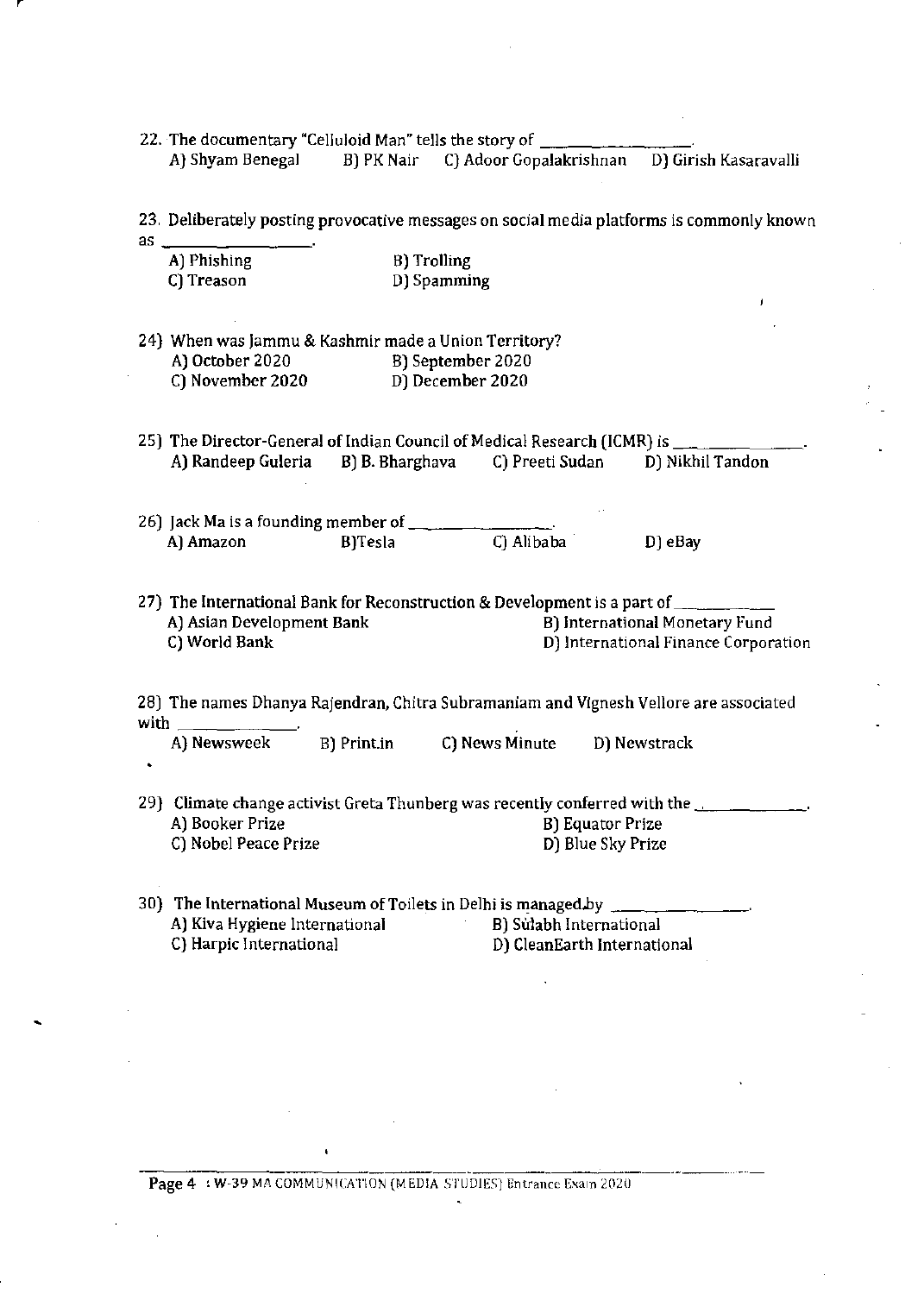## II. LANGUAGE COMPETENCE

**This section assesses your ability to work with the English language in terms of reading, analyzing and understanding. and applying the rules of grammar and word usage.** 

| <b>SECTION ONE: GRAMMAR (10X1=10 MARKS)</b><br>Complete the following sentences by choosing the word/phrase that will construct a<br>grammatically correct sentence. |                       | J.            |
|----------------------------------------------------------------------------------------------------------------------------------------------------------------------|-----------------------|---------------|
|                                                                                                                                                                      |                       |               |
| A) Am having                                                                                                                                                         | B) Had                |               |
| C) Have                                                                                                                                                              | D) Has                |               |
|                                                                                                                                                                      |                       |               |
| 32. The Defence Minister and Finance Minister _______________ at the meeting                                                                                         |                       |               |
| A) Was present B) Present C) Were present D) Had present                                                                                                             |                       |               |
| 33. Did you happen ______________ the super moon last night? It was beautiful.                                                                                       |                       |               |
| A) Saw B) To see C) To saw                                                                                                                                           |                       | D) To watched |
|                                                                                                                                                                      |                       |               |
| 34) You should ____________ to your uncle's advice; he knows what he's talking about.                                                                                |                       |               |
| A) Attention                                                                                                                                                         | B) Give the attention |               |
| C) Pay attention                                                                                                                                                     | D) Must attention     |               |
|                                                                                                                                                                      |                       |               |
| 35) Do come by 7p.m. as we usually $\_\_\_\_\_\_\_\_\$ by 7.30 p.m.                                                                                                  |                       |               |
| A) Eat                                                                                                                                                               | B) Are eating         |               |
| C) Having dinner                                                                                                                                                     | D) Will eat           |               |
| 36) The lack of response from the government _______________________ in a state of uncertainty.                                                                      |                       |               |
| A) Have left us                                                                                                                                                      | B) Has left us        |               |
| C) Will leaving us                                                                                                                                                   | D) Made us            |               |
|                                                                                                                                                                      |                       |               |
| 37) The crisis has forced us ____________________ about how we manage our resources.                                                                                 |                       |               |
| A) To thinking                                                                                                                                                       | B) To be thinking     |               |
| C) To think                                                                                                                                                          | D) To thought         |               |
|                                                                                                                                                                      |                       |               |
| 38) You ________________completed the work before leaving the office. Now it's too late.                                                                             |                       |               |
| A) Should have                                                                                                                                                       | B) Must have          |               |
| C) Must had                                                                                                                                                          | D) Will had           |               |
|                                                                                                                                                                      |                       |               |
| A) Said                                                                                                                                                              | B) Told to<br>à.      |               |
| C) Said to                                                                                                                                                           | D) Told               |               |
|                                                                                                                                                                      |                       |               |

Page 5 : W-39 MA COMMUNICATION (MEDIA STUDIES) Entrance Exam 2020

L,

 $\overline{\phantom{a}}$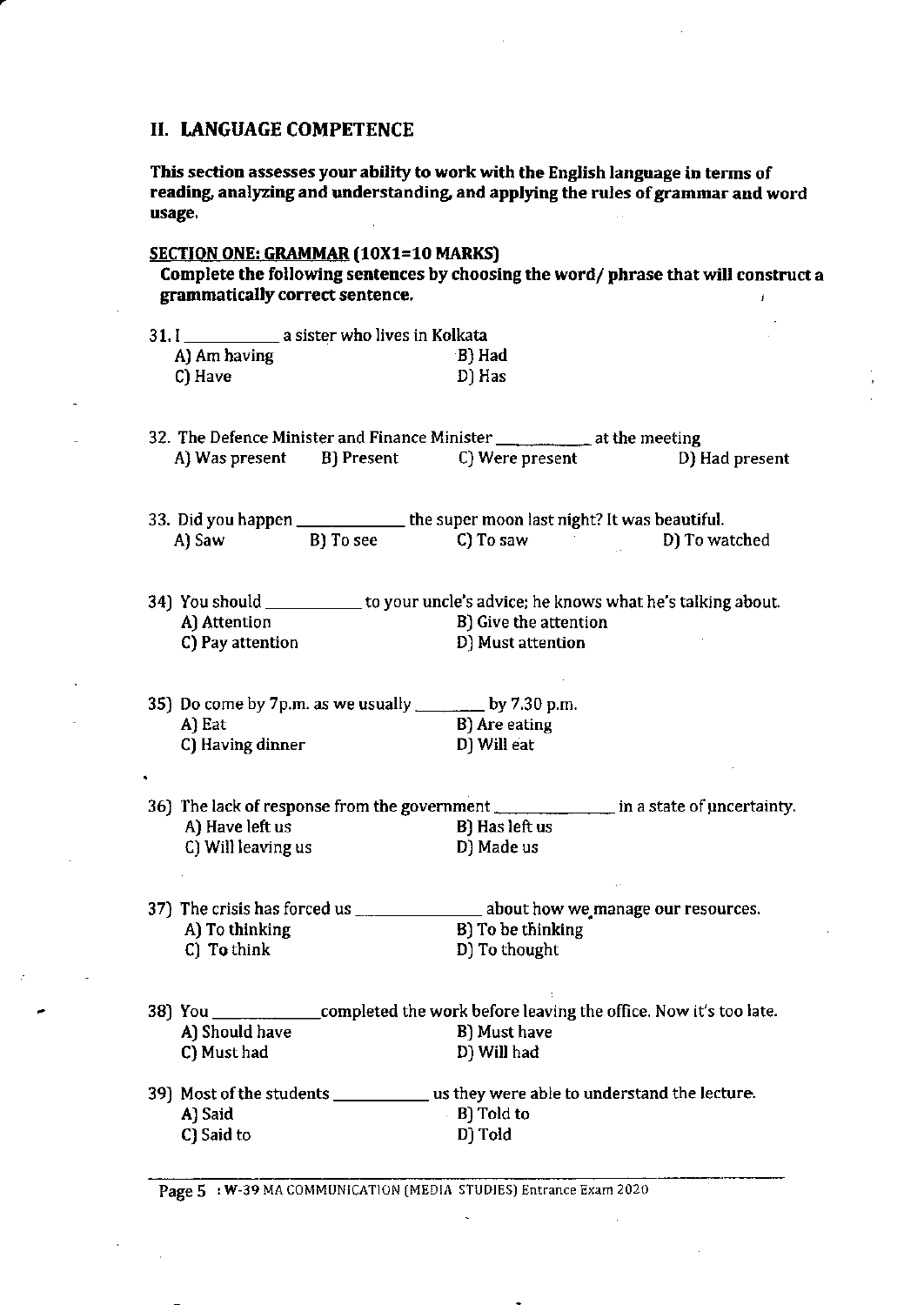| 40. When we shifted to the new house, we $\frac{1}{1}$ | a lot of our furniture. [ |
|--------------------------------------------------------|---------------------------|
| A) Give                                                | B) Gave off               |
| C) Gave away                                           | D) Had gave away          |

#### SECTION TWO: WORD USE AND ABUSE (10X1= 10 MARKS)

 $\begin{bmatrix} 1 \\ 1 \end{bmatrix}$ 

¥

In the following sentences, choose the correct word from the options provided.

| 41. An old video of the incident _______________ on social media last week.                                           |                     |             |                                                                                           |  |
|-----------------------------------------------------------------------------------------------------------------------|---------------------|-------------|-------------------------------------------------------------------------------------------|--|
| A) Surfaced B) Arrived C) Posted D) Saw                                                                               |                     |             |                                                                                           |  |
|                                                                                                                       |                     |             |                                                                                           |  |
|                                                                                                                       |                     |             |                                                                                           |  |
| meeting.<br>A) considerable B) plentiful C) major D) comfortable                                                      |                     |             |                                                                                           |  |
|                                                                                                                       |                     |             |                                                                                           |  |
|                                                                                                                       |                     |             |                                                                                           |  |
| A) site B) cite C) sight D) situation                                                                                 |                     |             |                                                                                           |  |
| 44) The principal ________ us that he would raise the issue in the next meeting                                       |                     |             |                                                                                           |  |
| A) Convinced B) Assured C) Impressed D) Emphasised                                                                    |                     |             |                                                                                           |  |
|                                                                                                                       |                     |             |                                                                                           |  |
|                                                                                                                       |                     |             |                                                                                           |  |
|                                                                                                                       |                     |             |                                                                                           |  |
| 46) What exist to hold authorities responsible for the health of the staff?                                           |                     |             |                                                                                           |  |
| A) Dynamics B) Concerns C) Mechanisms D) Mechanics                                                                    |                     |             |                                                                                           |  |
|                                                                                                                       |                     |             |                                                                                           |  |
| 47) It is an _______________ source; we can depend on it.<br>A) Authoritarian B) Authority C) Authoritative D) Author |                     |             |                                                                                           |  |
|                                                                                                                       |                     |             |                                                                                           |  |
|                                                                                                                       |                     |             | 48) I would depend on her to come up with a suitable plan; she is a very ________ person. |  |
| A) Sensible B) Sensitive C) Secretive D) Sensational                                                                  |                     |             |                                                                                           |  |
| 49) We need to consider measures to _______ the damage from cyclones.                                                 |                     |             |                                                                                           |  |
| B) Repair<br>A) Avoid                                                                                                 |                     | C) Mitigate | D) Escape                                                                                 |  |
|                                                                                                                       |                     |             |                                                                                           |  |
| 50) We had to drive up a _______ road to reach the village.<br>A) Torturous                                           | <b>B</b> ) Tortured | C) Tortuous | D) Torsion                                                                                |  |
|                                                                                                                       |                     |             |                                                                                           |  |

Page 6 : W-39 MA COMMUNICATION (MEDIA STUDIES) Entrance Exam 2020

 $\epsilon_{\rm{in}}$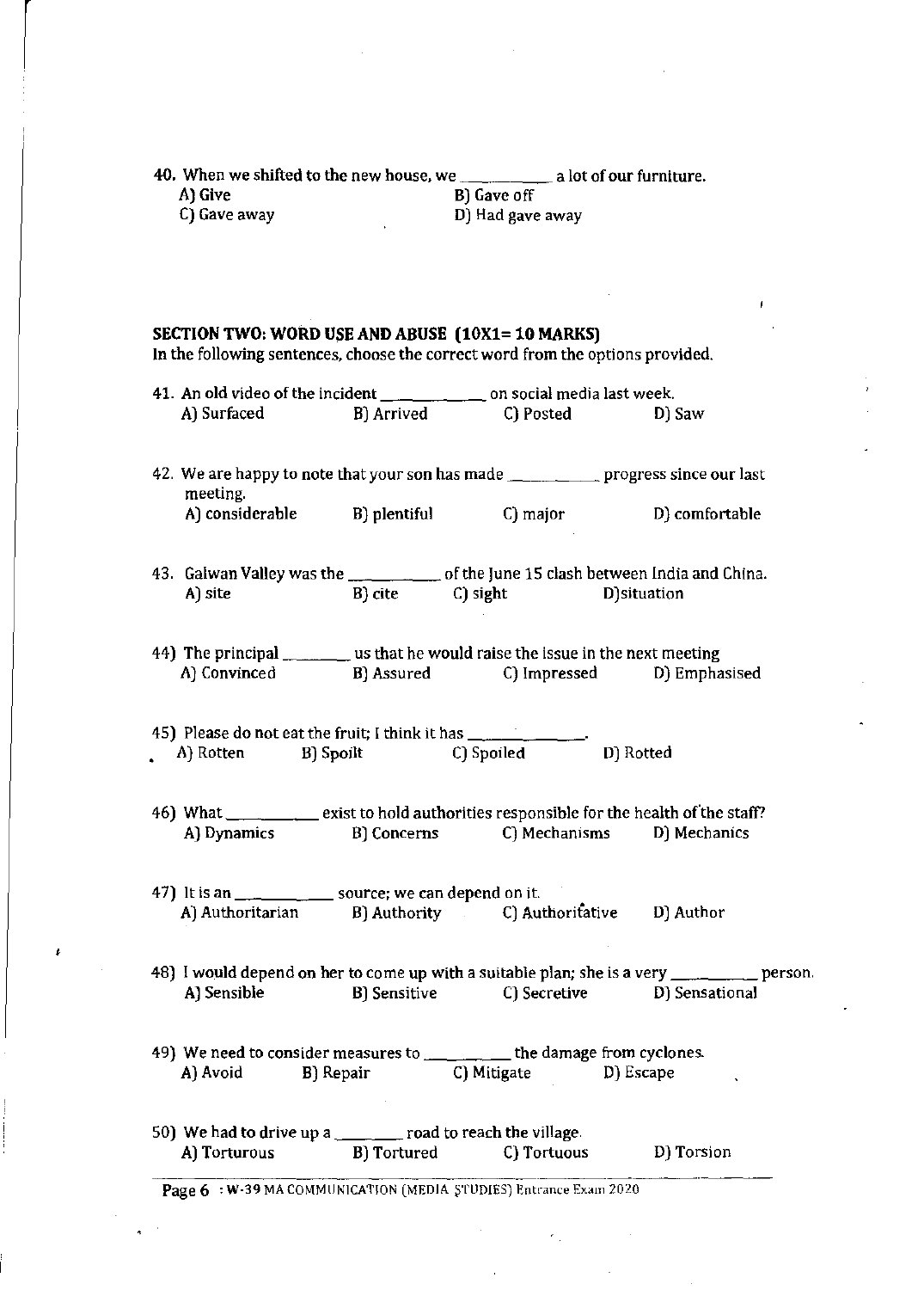#### III. READING COMPREHENSION

**Read the following text carefully and answer the questions that follow, selecting the most appropriate option from the list provided. Enter the correct answer in the OMR**  sheet. (5Xl=5 MARKS)

The new coronavirus SARS~CoV-2 is called so because of its similarity to the SARS virus, which caused an outbreak of severe acute respiratory syndrome (SARS) in 2002-2003. Specifically, the new virus's genome is a 70% match to that of the SARS virus. So using the SARS virus's genome as a reference, scientists could use genetic sequencing to determine if the virus causing the current outbreak is the earlier SARS virus or a new strain.

Crucially, scientists in China were able to sequence the full genome of the virus only four days, after the first case of infection was reported, paving the way for scientists around the world todesign rapid molecular genetic tests for COVID-19.

Using a technology called high-throughput sequencing. scientists are today able to sequence multiple DNA fragments in tandem, which are then aligned on a reference genome from a related organism to build a full genome sequence.

The genomes of most organisms are made of DNA, but some viruses - like the new coronavirus - have genomes of RNA The SARS-CoV-2's RNA genome has 32,000 nudeobases.

Tracts of nucleobases make up genes, and combinations of genes make up a genome. Genes carry the instructions for the virus to synthesise different proteins, including those that make the virus infectious.

DNA is usually double-stranded while RNA is usually single-stranded. Both DNA and RNA *are*  made of four nucleobases; three of them  $-$  adenine, cytosine and guanine  $-$  are common. In DNA, the fourth is thymine and in RNA, uracil.

After docking on human cells, the virus first releases its RNA inside the cell and uses the cell's resources to transcribe an enzyme called RNA-dependent RNA polymerase (RdRP). RdRP replicates the virus's genetic material inside the cell, subsequently used to produce a bunch of proteins. The newly reproduced genetic material and proteins then coalesce into new viral particles that ooze out from the host cell, ready to infect neighbouring cells. This way, the virus perpetuates itself within our cells atthe expense of the human cellular machinery.

One of the fulcrums of modern medicine is poised on the molecular diagnosis of infectious diseases. And one test that makes this possible is the reverse transcriptase real-time polymerase chain reaction (rRT-PCR) test.

*(Source: The Laboratory Test for COVIC-19, Explained, https://science.thewire.in/thesciences Irt -pcr -co vi d-19-rna* -*po lymera\$§..::Jherma [-cycler* /)

,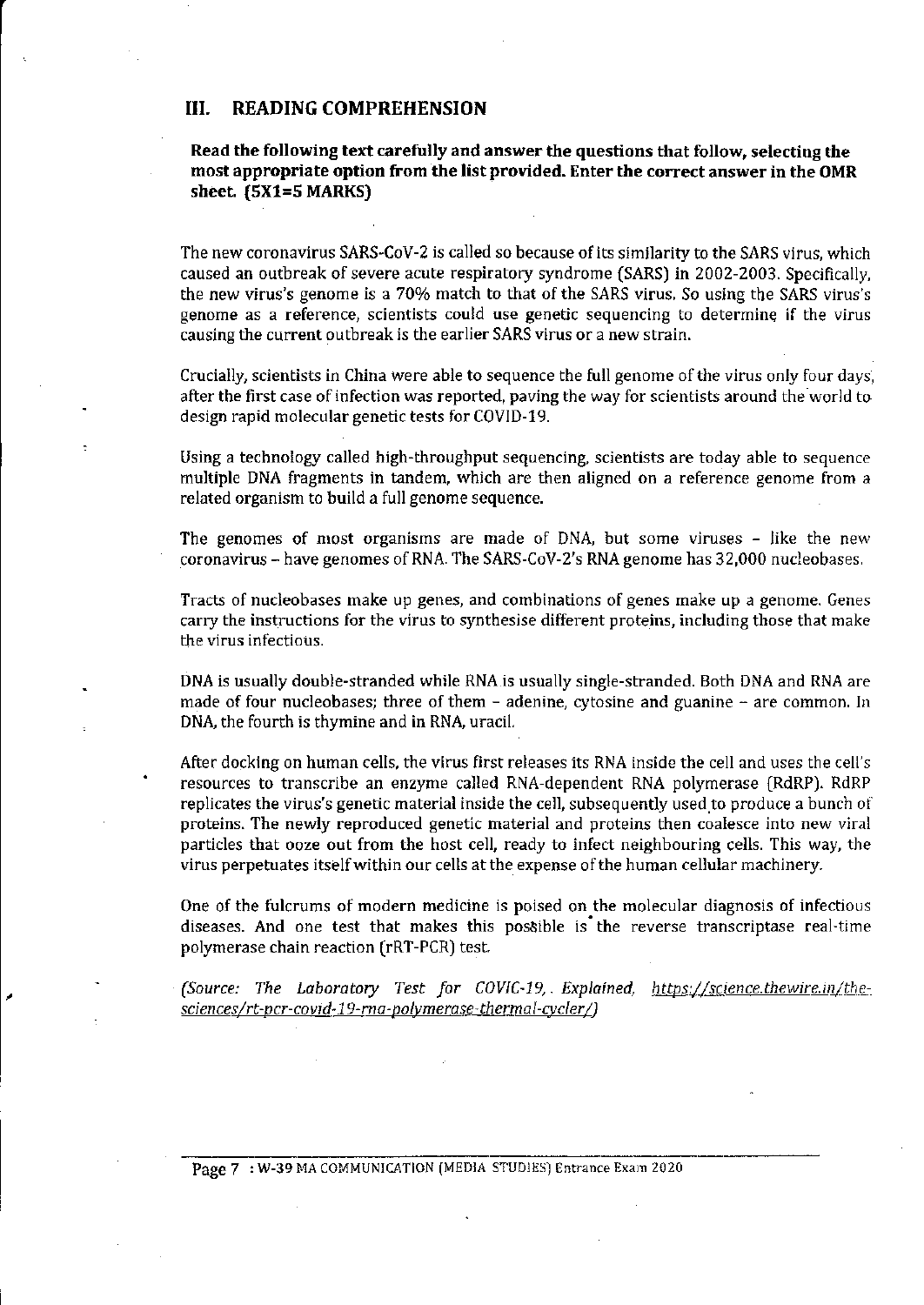### 51. Scientists have been able to apply their understanding of the SARS virus to the COVID-19 virus because

A) The symptoms in both diseases are the same

B) The genome of the new virus is very similar to the SARS virus

C) Both have Single-stranded RNA

D) Both Originated in East Asia

#### 52. DNA and RNA differ in this important aspect

A) RNA has three nucleobases while DNA has four

- B) DNA always has two strands while RNA always has a single strand
- C) RNA has uracil while DNA has thiamine

D) RNA has 32,000 nucleobases while DNA has many more"

#### 53. The building blocks of all genetic material are

A) cells

B) nucleotides

C) DNA

D) proteins

#### 54. Molecular diagnosis of infectious diseases like COVID-19 depends on

•

'.

A) genomic sequencing of the virus

B) know how the virus behaves inside the cell

C) high-throughput sequencing

D) RNA-dependent RNA-polymerase (RdRP)

#### 55. Based on the passage, which of these statements is  $NOT true?$ </u>

A) Genes are made up of several nucleobases in a specific sequence

B) Genes carry the instructions for the synthesis of proteins

C) Viral particles can replicate themselves even outside a host cell

D) The virus uses the host cellular resources to replicate itself

Page 8 : W-39 MA COMMUNICATION (MEDIA STUDIES) Entrance Exam 2020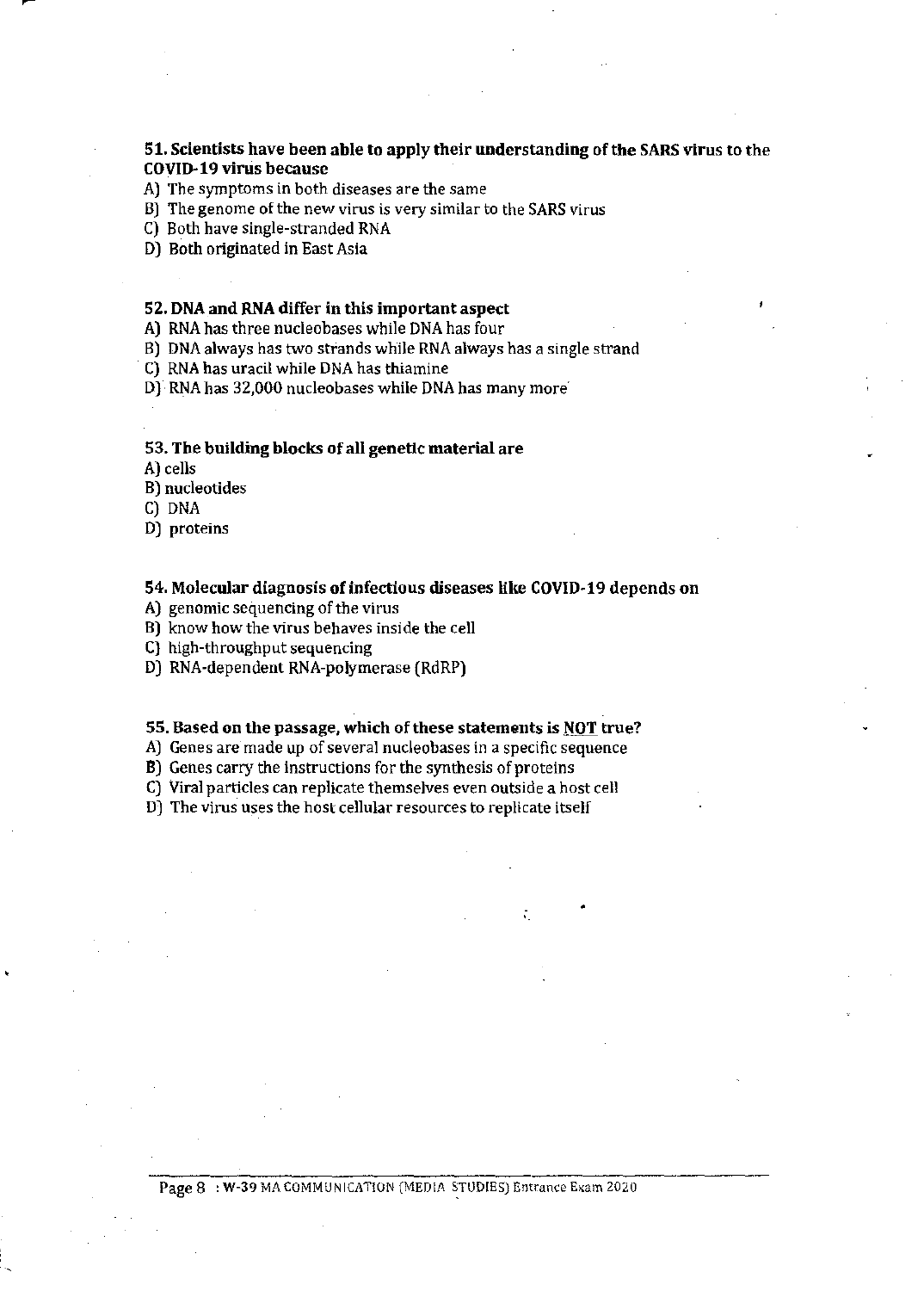## **Read the following text carefully and answer the questions that follow, selecting the most appropriate option from the list provided. Enter the correct answer in the OMR**  sheet. (5Xl=5 MARKS)

Audiences of mass media do not exist a *priori.* They are actively constructed through careful programming decisions and marketing strategies, as well as transnational flows of information, capital, and commodities, and in some cases, the agendas of the nation-state.

One of the first visionaries to conceive of the role of television in building a modern India was an eminent scientist, Vikram Sarabhai, who claimed that "if India wants to reduce the overwhelming attraction of immigration to cities, enrich cultural life, integrate the country by exposing one part to the cultures of the other parts, involve people in the programme of rural, economic and social development, then the best thing is to have TV via a satellite."

Television was widely conceived as the panacea for most of the ills that beset "underdeveloped" India. Development information would enable modernization, and "exposing" citizens to each other's cultures through satellite television would foster national integration. Communication policies in the first two decades of television were congruent with the modernist vision of India's future articulated by the first prime minister of India, Jawaharlal Nehru. Nehru's vision of modernity was predicated on a dependence on science, technology, and state-planned investment in heavy industry. Modernity became a synonym for progress, with the state assuming a central, coordinating role.

At first, Nehru was ambivalent about television, which he often described as an expensive toy that India could not afford. He was eventually persuaded to soften his attitude somewhat by scientists and media planners who argued that India could use television as a "powerful weapon for social change". What appears to have finally convinced Nehru was the argument that television could foster a major attitudinal change in the people of India: since social and economic modernization required a "scientific temper," mass media such as television could potentially be deployed to propagate "scientific values" and eradicate their polar opposites, "superstition" and "dogma".

Scientific national consciousness was deemed the "principal architect" in the construction of a modern nation, and television programmes were formulated to fulfil this objective. Educational programmes on health, agriculture, and "other practices based on modern knowledge" were consciously formulated as an "antidote to superstition and dogma". The state's communication policy rested on the axiom that information, rather than structural change, was the most essential ingredient required for India to modernize: disseminating development information would lead to a change in the attitudes of Indians, and this attitudinal change would, in turn, lead a change in their practices.

*(Excerpted from: Purnima Mankekar, Screening Culture, Viewing Politics, Duke University Press,*  1999.]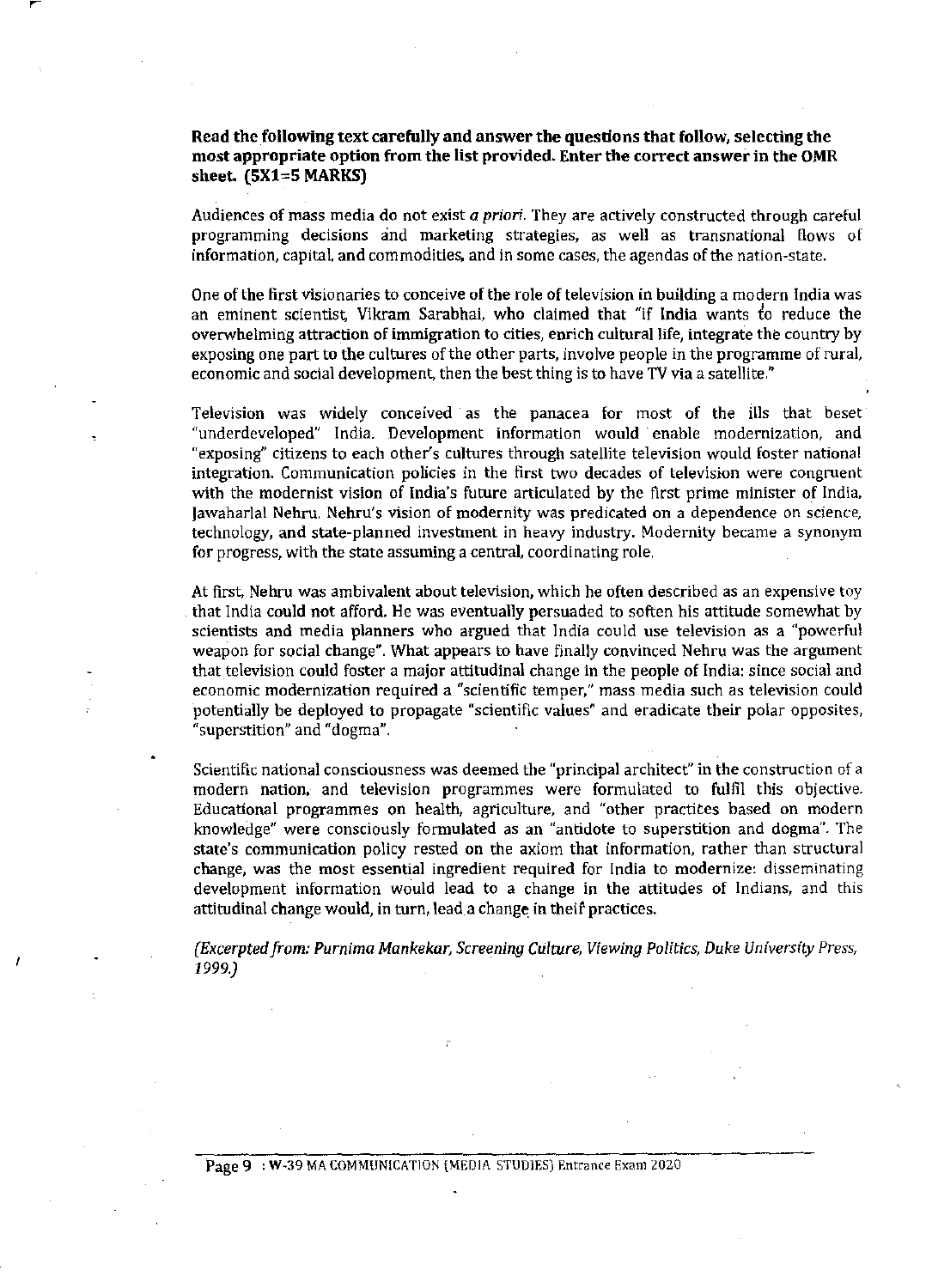## 56. Which of the following statements best captures the author's view of media audiences?

- A. Media audiences are vulnerable to manipulation by systematic marketing strategies.
- B. Media audiences are a product of several influences, including commercial decisions and government policies. .
- C, Media audiences in a particular country are often compelled to respond to global media processes,
- D. Media audiences, with their pre-existing characteristics, must be understood well by various stakeholders for making programming decisions.

#### 57. Television in its early decades in India was seen, primarily, as a means to:

- A Exercise a tight control over the nation through publicity and propaganda.
- B. Foster support and enthusiasm for the nation-building project.
- C. Disseminate cultural content over a mass medium.
- D. Promote rural-urban migration for industrial growth.

### 58. Central to Nehru's vision of modernity for the newly independent country was:

- A. Placing the government as the locus of all development activities predicated on the use of science and technology.
- B. Using the establishment and spread of satellite television as a yardstick for progress.
- C. Exposing citizens to foreign cultures to expedite the process of modernization.
- D. Ensuring exposure to mass media of "underdeveloped" sections of the country.

## 59. Our planners in the post-colonial government expected television to playa key role in:

- A. Providing wholesome, if expensive, entertainment to the population at large,
- S. Disseminating information about national plans (or economic development.
- c. Instil in people scientific attitudes that contribute to modernization of the country.
- D: Persuading people to hold on to traditional, Indian value system.

•

## 60. A national consciousness was sought to be constructed by having television do which of the following?

- A Provide valuable information to the people to supplement structural changes envisaged by the government.
- B. Motivate people to take scientific decisions in their everyday lives.
- C. Reinforce strongly held beliefs that could lead to attitude change.
- D. Broadcast educational content on development issues so that people move away from orthodox beliefs and practices.

\*\*\*\*\*\*\*

-------------------------- Page 10: W·39 MA CQMMUN!CAT10N (MEDIA STUDIES) EntranCl' Exam 2020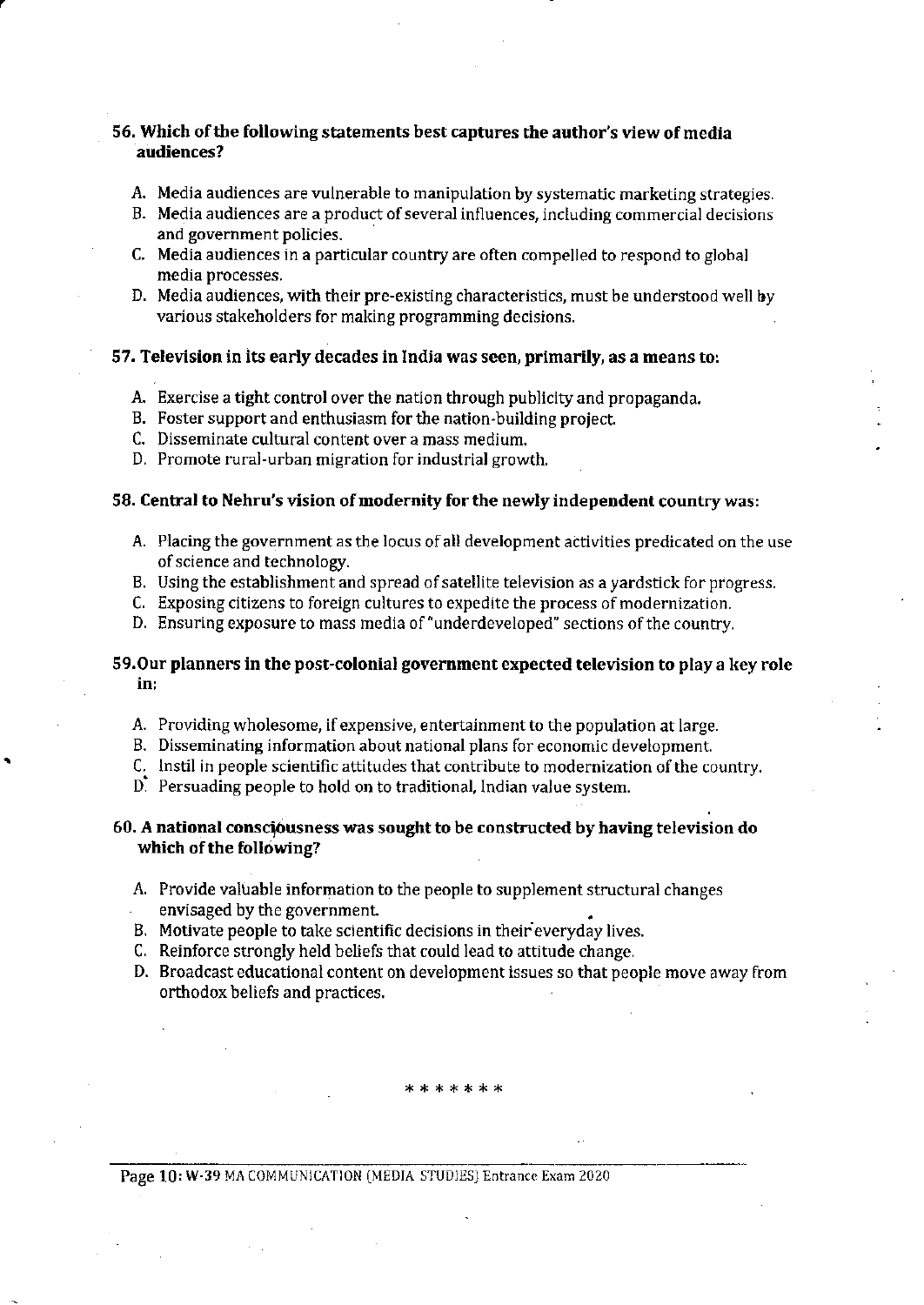# ENTRANCE EXAMINATION 2020

# MA COMMUNICATION MEDIA PRACTICE MAXIMUM MARKS: 60 DURATION: TWO HOURS

 $\begin{bmatrix} \phantom{-} \end{bmatrix}$ 

Code: W-40

| <b>HALL TICKET NUMBER</b> |  |
|---------------------------|--|
|                           |  |
|                           |  |

## READ THESE INSTRUCTIONS BEFORE PROCEEDING:

- Please check if there are eight pages **excluding** this page
- Enter your hall ticket number on the question paper & the OMR sheet without fail
- Please read the instructions for each section carefully
- Read the instructions on the OMR sheet carefully before proceeding
- Answer all questions in the OMR sheet only
- Please return the filled in OMR sheet to the inviligator
- You may keep the question paper with you
- All questions carry equal negative marks. 0.33 marks will be subtracted for every wrong answer
- No additional sheets will be provided, Any rough work may be done in the question paper itself

•

## TOTAL NUMBER OF PAGES EXCLUDING THIS PAGE: 08 (EIGHT)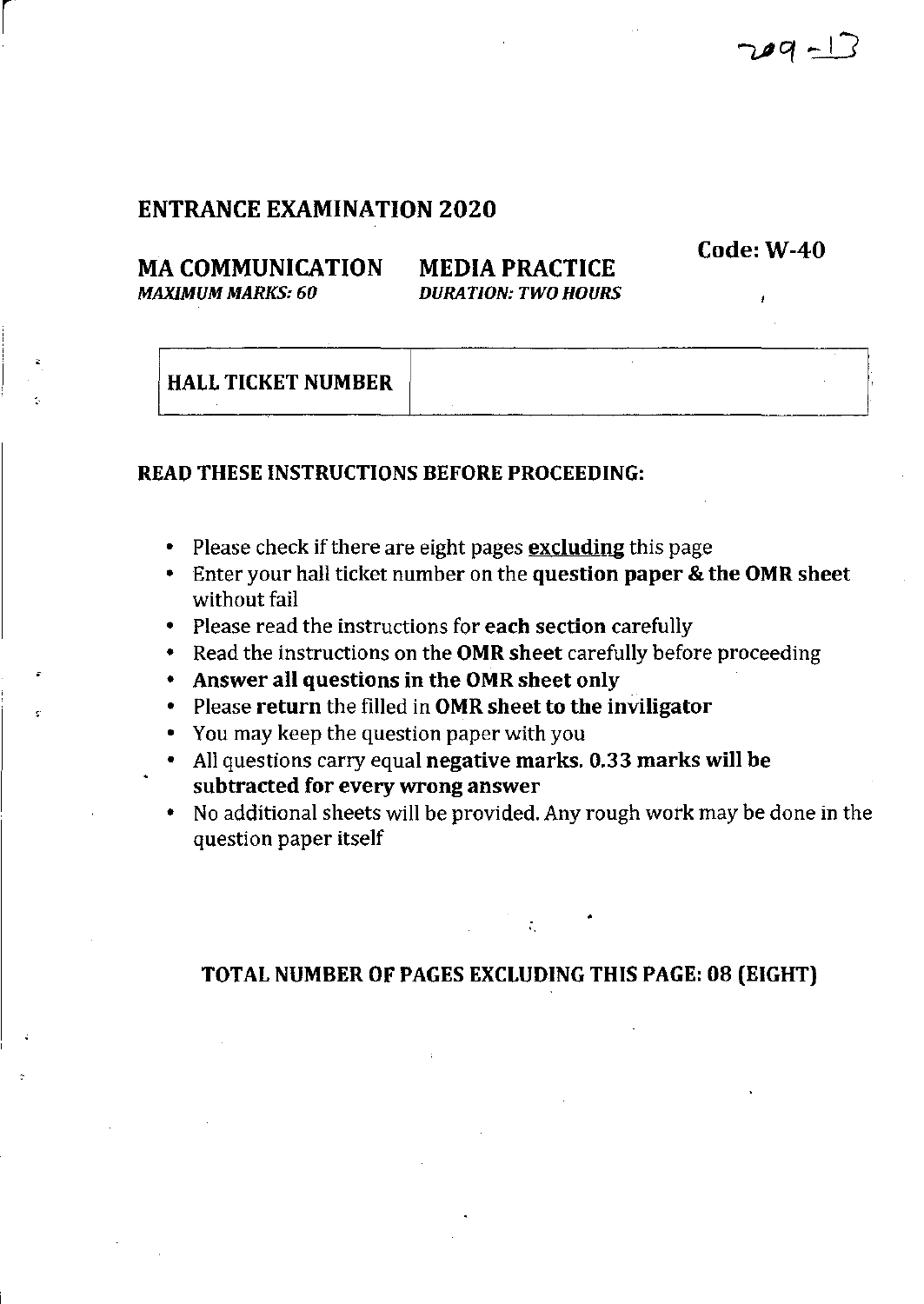# I. GENERAL & MEDIA AWARENESS (1X30=30 MARKS)

# **Enter the correct answer in the OMR sheet**

| 1. Which iconic Indian newspaper that was being published in the United States for 50 years<br>has ceased its print edition?                                  |                   |
|---------------------------------------------------------------------------------------------------------------------------------------------------------------|-------------------|
| A) Ethnic Indian B) India Abroad C) Indian Panaroma                                                                                                           | D)Indian Diaspora |
| 2. Which social media platform deleted fake accounts linked to Saudi, Serbian and Egyptian<br>governments?                                                    |                   |
| B) Tik Tok<br>C) Twitter<br>A) Tumblr<br>D) Facebook                                                                                                          |                   |
| 3. Gita Ramjee, an Indian-origin South African who passed away after contacting<br>coronavirus, was associated with which profession?                         |                   |
| A) Sportsperson B) Economist C) Journalist<br>D) Virologist                                                                                                   |                   |
| 4. OPEC is a an organisation representing ___________.<br>A) Petroleum refiners<br>C) Petroleum exporters<br>D) Petroleum importers<br>D) Petroleum importers |                   |
| 5. MPLAD is a scheme that applies to ___________.<br>A) Journalists B) Members of Parliament<br>C) Doctors                                                    | D) MLCs           |
| 6. The World Health Organization (WHO) is located in ___________________________<br>D) Geneva<br>B) Stockholm C) New York<br>A) Paris                         |                   |
| <b>Example 2</b> is the Chairperson of the Press Council of India.<br>7.                                                                                      |                   |
| A) Justice Ranjan Gogoi B) Justice Chandramouli Kumar Prasad<br>D) Justice Markandeya Katju<br>C) Justice Dipak Misra                                         |                   |
| 8. Bronx zoo, where a tiger was tested positive for Covid -19 for the first time in the world, is<br>located in which country?                                |                   |
| C) United States<br>B) France<br>A) Italy<br>D) Germany                                                                                                       |                   |
| 9. The new rule of the Centre for expanding domicile to 15 years of residence or 7 years of<br>study, has been made for which Indian state/UT?                |                   |
| B) Mizoram<br>C) Manipur<br>A) Jammu & Kashmir                                                                                                                | D) Chhattisgarh   |
| 10. The Director General of WHO is ____________<br>B) Alimayu Moses<br>A) Teddros Adhanom                                                                     |                   |
| C) Amari Abe<br>D) Abiy Ahmed                                                                                                                                 |                   |
| Page 2 : W-40 MA COMMUNICATION (MEDIA PRACTICE) Entrance Exam 2020                                                                                            |                   |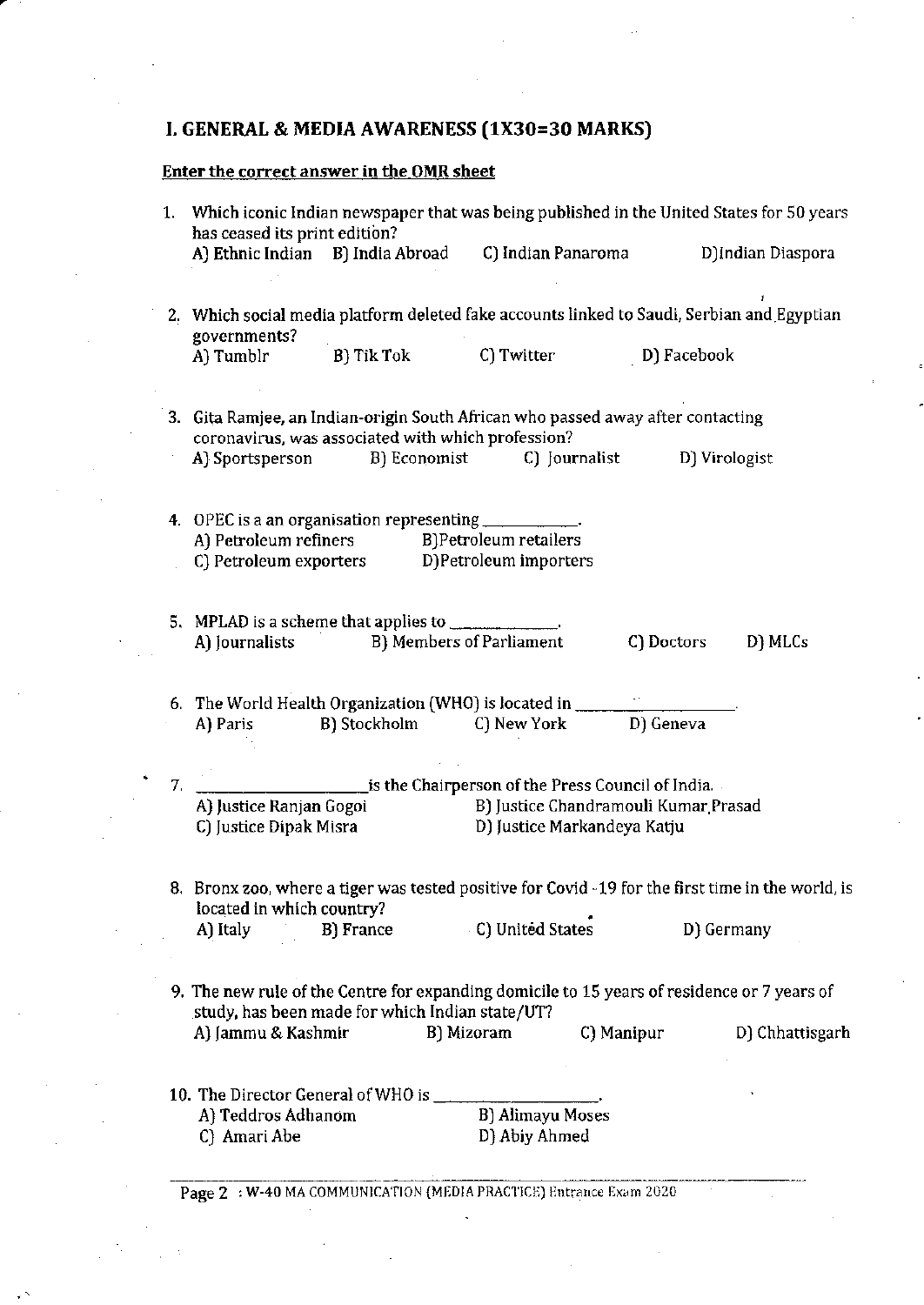| A) Wong Kar Wai               |                              | 11. Who is the director of the Oscar-winning Korean film 'Paradise'?<br>B) Kim Jee-Wong |                                                                                                    |  |
|-------------------------------|------------------------------|-----------------------------------------------------------------------------------------|----------------------------------------------------------------------------------------------------|--|
| C) Bong Joon ho               |                              | D) Yeon Sang-ho                                                                         |                                                                                                    |  |
|                               |                              |                                                                                         | 12. Which country is home to the headquarters of International Olympic Committee?                  |  |
| A) France                     | B) Germany                   | C) Japan                                                                                | D) Switzerland                                                                                     |  |
| A) Microsoft B) Google        | launched by major tech firm? | C) Facebook                                                                             | 13. The application called 'Neighbourly', which was recently shut down, was initially<br>D) Amazon |  |
|                               |                              |                                                                                         |                                                                                                    |  |
|                               |                              |                                                                                         | 14. The International Astronomical Union recently named a minor planet between Mars and            |  |
| [upiter after $\frac{1}{2}$ ] |                              |                                                                                         |                                                                                                    |  |
| A) MS Subbalakshmi            |                              | B) Mangalampalli Balamuralikrishna                                                      |                                                                                                    |  |
| C) Bhimsen Joshi              |                              | D) Pandit Jasraj                                                                        |                                                                                                    |  |

15. Which of the following are Rabi crops'!

| A) Wheat, Barley | B) Rice, Toor Dal    |
|------------------|----------------------|
| C) Jowar, Bajra  | D) Cotton, Groundnut |

16. Basu Chatterjee, who passed away recently was a \_\_\_\_\_\_\_\_\_\_\_\_\_\_.<br>A) Novelist B) Film maker C) Businessman D) Politician C) Businessman

17. **All 2010 Controls app launched by the Government of India claims to enable users to** track COVID-19 infected persons in their surroundings.

A) COVID India B) Aarogya Setu C) Bharat Corona D) India Fights

18. Over The Top is a term related to  $\_\_$ 

| A) Video streaming | B) TV Broadcasting | C) Podcasting | D) Recording |
|--------------------|--------------------|---------------|--------------|
|--------------------|--------------------|---------------|--------------|

19. \_\_\_\_\_\_\_\_\_\_\_\_\_\_led women activists from Maharashtra to enter the inner santum of the Shani Shingnapur temple. A) Anita Shete B) Ambar Desai ~) Tanvi Desai D) Trupti Desai

20. Recently, India pledged to construct a huge sanitation facility at the Pashupatinath Temple in .

| remple in |           |             |              |
|-----------|-----------|-------------|--------------|
| A) Nepal  | B) Bhutan | C) Thailand | D) Sri Lanka |

21. Which of the following women car racers recently changed her career to end her financial difficulties?

A) Danica Patrick B) Renee Gracie C) Milka Duno D) Leilani Munter

Page 3 : W-40 MA COMMUNICATION (MEDIA PRACTICE) Entrance Exam 2020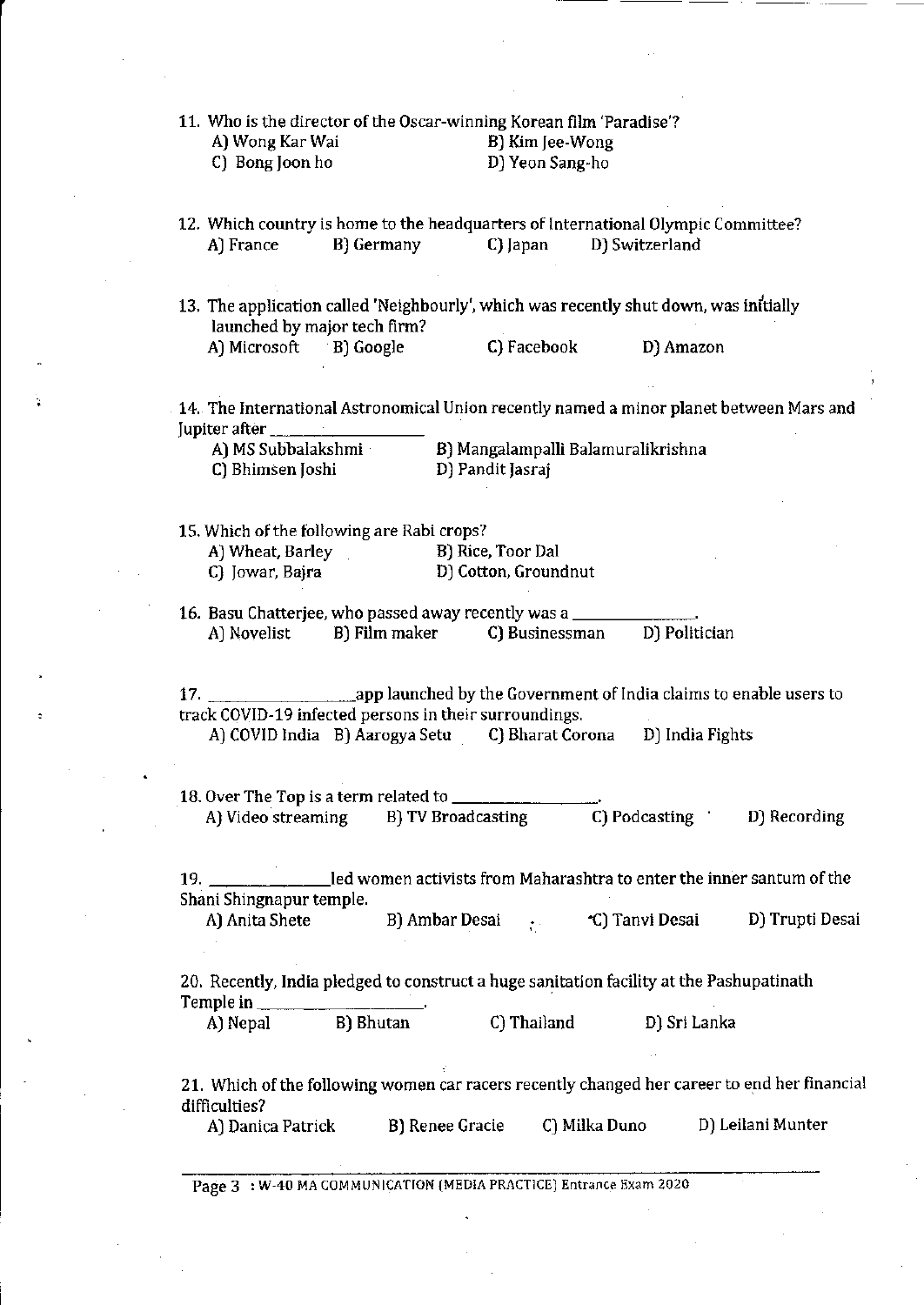| 22. The Pulitzer Prize 2020 winners for Feature Photography belong to _______ |                                                                             |                                                                                          |  |                                                                         |  |  |  |  |
|-------------------------------------------------------------------------------|-----------------------------------------------------------------------------|------------------------------------------------------------------------------------------|--|-------------------------------------------------------------------------|--|--|--|--|
|                                                                               |                                                                             | A) Bhutan B) Jammu & Kashmir C) Mizoram                                                  |  | D) Nepal                                                                |  |  |  |  |
|                                                                               |                                                                             |                                                                                          |  |                                                                         |  |  |  |  |
|                                                                               | 23. Section 124A of the Indian Penal Code deals with _____________________. |                                                                                          |  |                                                                         |  |  |  |  |
|                                                                               | B) Abetting war against India<br>D) Defamation<br>A) Sedition<br>C) Treason |                                                                                          |  |                                                                         |  |  |  |  |
|                                                                               |                                                                             |                                                                                          |  |                                                                         |  |  |  |  |
|                                                                               |                                                                             | 24) Which high profile Bollywood film skipped a theatrical release to start streaming on |  |                                                                         |  |  |  |  |
|                                                                               |                                                                             | Amazon Prime amid the Coronavirus lockdown?                                              |  |                                                                         |  |  |  |  |
|                                                                               |                                                                             | A) Paatal Lok (B) Choked (B) Rasbhari (D) Gulabo Sitabo                                  |  |                                                                         |  |  |  |  |
|                                                                               |                                                                             |                                                                                          |  |                                                                         |  |  |  |  |
|                                                                               |                                                                             | 25) Republic TV is to Arnab Goswami as _________________________is to Aroon Purie.       |  |                                                                         |  |  |  |  |
|                                                                               |                                                                             | A) The Wire B) Aaj Tak C) Zee TV D) Print                                                |  |                                                                         |  |  |  |  |
|                                                                               |                                                                             |                                                                                          |  |                                                                         |  |  |  |  |
|                                                                               |                                                                             | 26) Which of these countries is NOT a member of SAARC?                                   |  |                                                                         |  |  |  |  |
|                                                                               | A) Maldives                                                                 | B)Indonesia C) Pakistan D)Afghanistan                                                    |  |                                                                         |  |  |  |  |
|                                                                               |                                                                             |                                                                                          |  |                                                                         |  |  |  |  |
|                                                                               |                                                                             | A) Reliance B) Tata C) Times Group D) Indian Express                                     |  |                                                                         |  |  |  |  |
|                                                                               |                                                                             |                                                                                          |  |                                                                         |  |  |  |  |
|                                                                               |                                                                             | 28) The Editor of the online portal Quint is ____________.                               |  |                                                                         |  |  |  |  |
|                                                                               |                                                                             |                                                                                          |  | A) Siddarth Varadarajan B) Raghav Bahl C) Shekhar Gupta D) Karan Thapar |  |  |  |  |
|                                                                               |                                                                             |                                                                                          |  |                                                                         |  |  |  |  |
|                                                                               | 29) The headquarters of Isha Foundation is located in ___________           |                                                                                          |  |                                                                         |  |  |  |  |
|                                                                               |                                                                             | A) Munnar B) Ooty C) Coimbatore                                                          |  | D) Nainital                                                             |  |  |  |  |
|                                                                               |                                                                             |                                                                                          |  |                                                                         |  |  |  |  |
|                                                                               | 30) The capital of Uttarakhand is __________________.                       |                                                                                          |  |                                                                         |  |  |  |  |
|                                                                               |                                                                             | A) Kasauni B) Badrinath C) Lucknow D) Dehradun                                           |  |                                                                         |  |  |  |  |
|                                                                               |                                                                             |                                                                                          |  |                                                                         |  |  |  |  |

r

Page 4 : W-40 MA COMMUNICATION (MEDIA PRACTICE) Entrance Exam 2020

 $\ddot{\phantom{0}}$ 

•

 $\hat{\mathcal{A}}$ 

 $\zeta_{\rm c}$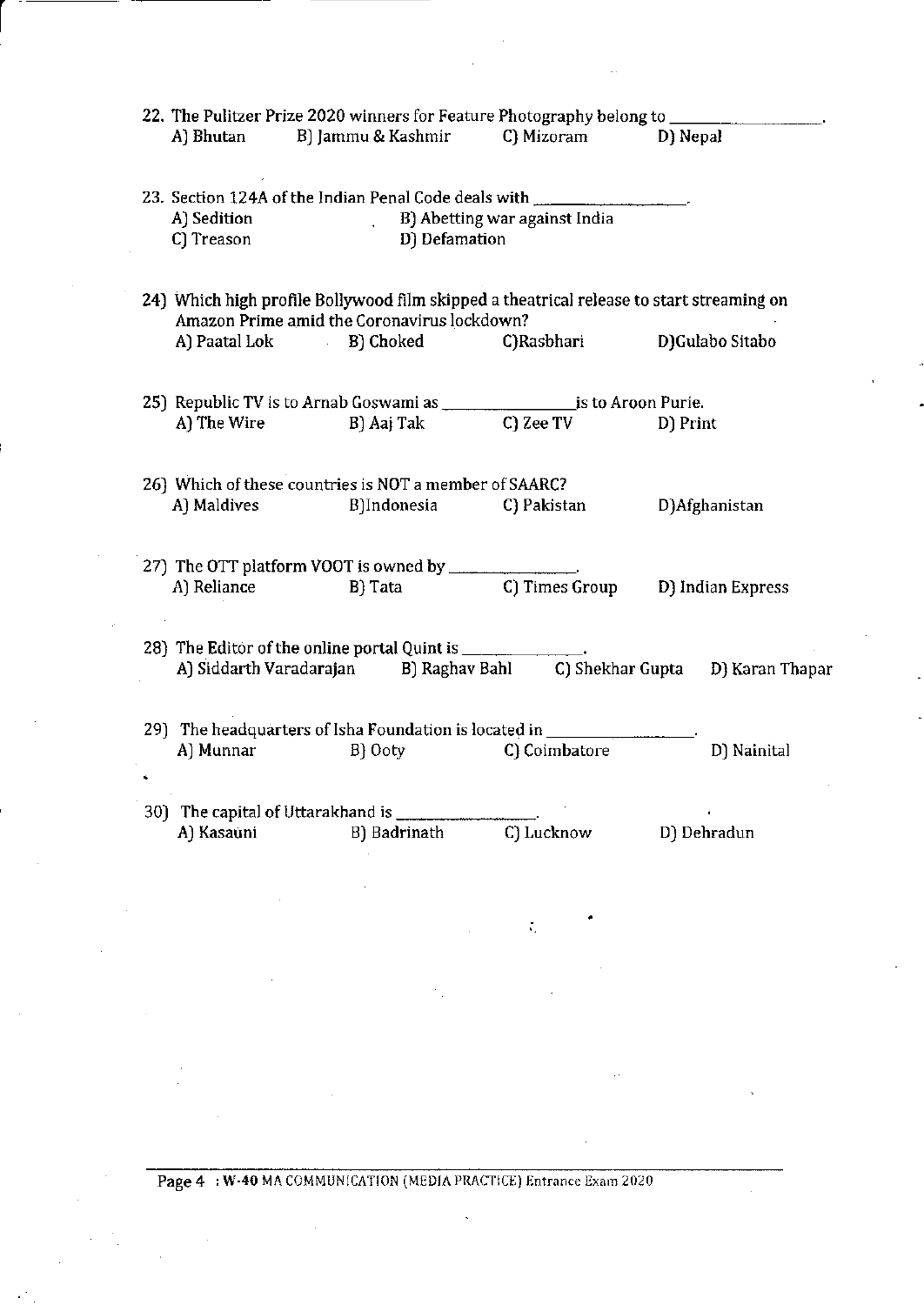## II. LANGUAGE COMPETENCE

This section assesses your ability to work with the English language in terms of reading, analyzing and understanding, and applying the rules of grammar and word usage.

| <b>SECTION ONE: GRAMMAR (10X1=10 MARKS)</b><br>Complete the following sentences by choosing the word/phrase that will construct a<br>grammatically correct sentence. |                                                                                     |                                                                                              |  |  |  |  |  |
|----------------------------------------------------------------------------------------------------------------------------------------------------------------------|-------------------------------------------------------------------------------------|----------------------------------------------------------------------------------------------|--|--|--|--|--|
| 31. Have you been to the cinema theatre this week?                                                                                                                   |                                                                                     |                                                                                              |  |  |  |  |  |
|                                                                                                                                                                      |                                                                                     | A) No I did not go<br>C) Yes, I went already B) No, I haven't<br>D) Yes, I am going tomorrow |  |  |  |  |  |
|                                                                                                                                                                      |                                                                                     |                                                                                              |  |  |  |  |  |
| 32. We've reached the summit just in time; the sun ________________________ in a minute.                                                                             |                                                                                     |                                                                                              |  |  |  |  |  |
| A) Will rise B) Is rising C) will have risen                                                                                                                         | D)rose                                                                              |                                                                                              |  |  |  |  |  |
| 33. Once I _________________reading the magazine, I will give it to you.                                                                                             |                                                                                     |                                                                                              |  |  |  |  |  |
| A) Will finish B) am finishing C) finish                                                                                                                             | D) finished                                                                         |                                                                                              |  |  |  |  |  |
|                                                                                                                                                                      |                                                                                     |                                                                                              |  |  |  |  |  |
|                                                                                                                                                                      | A) Will not remove B) Don't take off C) Remove D) Are not taking off                |                                                                                              |  |  |  |  |  |
|                                                                                                                                                                      | 35) The minister announced that he _____________his salary for the next six months. |                                                                                              |  |  |  |  |  |
| A) Will have given up                                                                                                                                                | B) Would be giving up                                                               |                                                                                              |  |  |  |  |  |
| C) Gave up                                                                                                                                                           | D) Gives up                                                                         |                                                                                              |  |  |  |  |  |
|                                                                                                                                                                      | 36) Take care not to open the door until you ________________the alarm.             |                                                                                              |  |  |  |  |  |
| A) Have turned off                                                                                                                                                   | <b>B</b> Turned of                                                                  |                                                                                              |  |  |  |  |  |
| C) Switched off                                                                                                                                                      | D) Turned off                                                                       |                                                                                              |  |  |  |  |  |
|                                                                                                                                                                      |                                                                                     |                                                                                              |  |  |  |  |  |
| A) Two weeks back                                                                                                                                                    | B) Since two weeks                                                                  |                                                                                              |  |  |  |  |  |
| C) Last two weeks                                                                                                                                                    | D) Two weeks ago                                                                    |                                                                                              |  |  |  |  |  |
|                                                                                                                                                                      |                                                                                     |                                                                                              |  |  |  |  |  |
| A) When you buy                                                                                                                                                      | B) Once you have bought                                                             |                                                                                              |  |  |  |  |  |
| C) When you bought                                                                                                                                                   | D) On bought                                                                        |                                                                                              |  |  |  |  |  |
|                                                                                                                                                                      | 39) His advice is well meaning; it will help you ______________the right decision.  |                                                                                              |  |  |  |  |  |
| A) In arriving                                                                                                                                                       | B) Decide                                                                           |                                                                                              |  |  |  |  |  |
| C) Making                                                                                                                                                            | D) Make                                                                             |                                                                                              |  |  |  |  |  |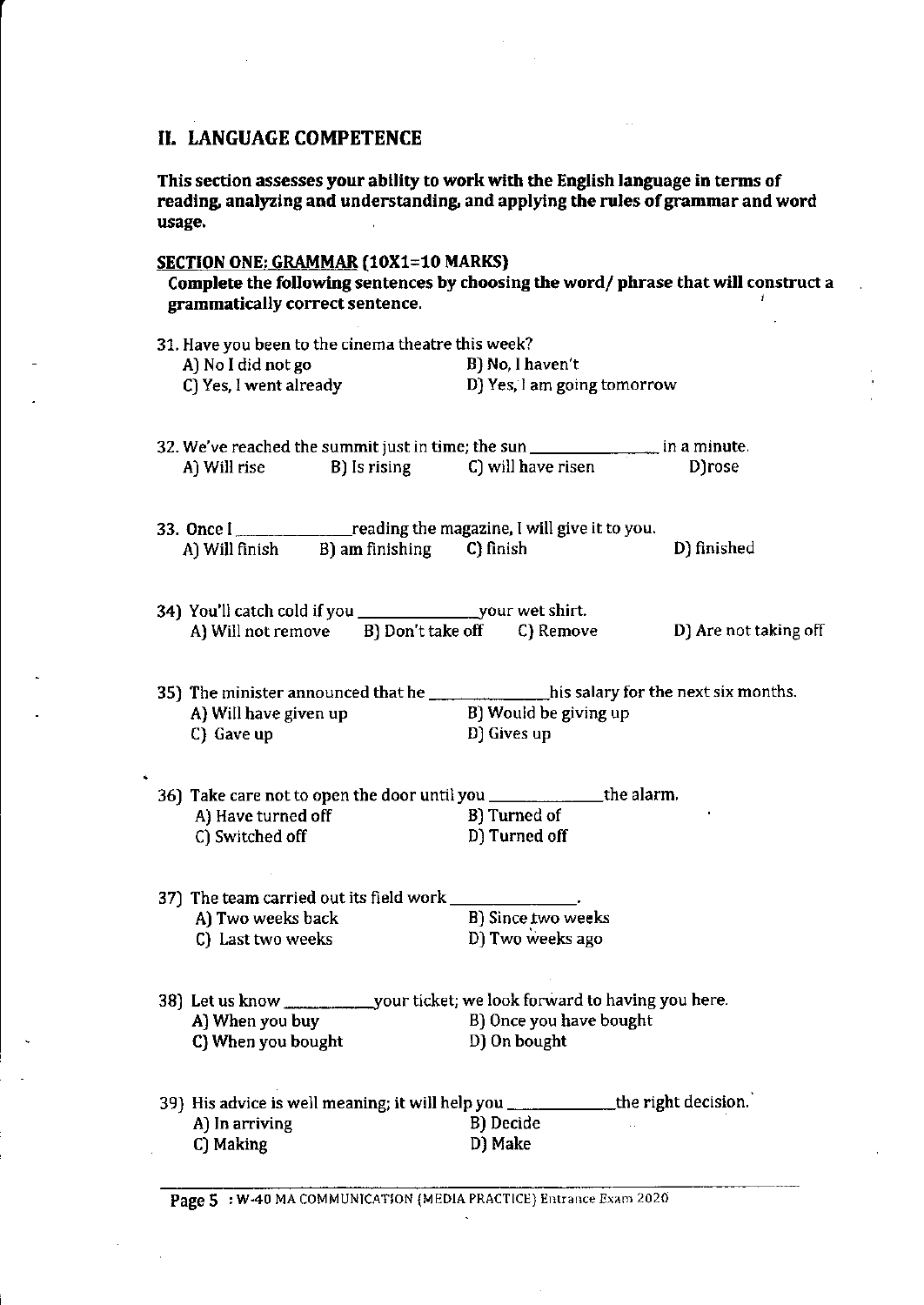| 40. Scientists have documented that global weather patterns _____ | $\frac{1}{2}$ for many years. |  |
|-------------------------------------------------------------------|-------------------------------|--|
| A) Have changed                                                   | B) Are changing               |  |
| C) Have been changing                                             | D) Are changed                |  |

#### SECTION TWO: WORD USE AND ABUSE (10X1= 10 MARKS)

In the following sentences, choose the correct word from the options provided.

|                                                                                          | 41. During the football match, the ____________began to loudly boo the players.         |                            |                                                   |            |  |  |  |
|------------------------------------------------------------------------------------------|-----------------------------------------------------------------------------------------|----------------------------|---------------------------------------------------|------------|--|--|--|
|                                                                                          | A) supporters B) audience C) onlookers D) spectators                                    |                            |                                                   |            |  |  |  |
|                                                                                          |                                                                                         |                            |                                                   |            |  |  |  |
| 42. We are happy to note that your son has made ________________ progress since our last |                                                                                         |                            |                                                   |            |  |  |  |
|                                                                                          | meeting.<br>A) considerable B) plentiful C) major D) comfortable                        |                            |                                                   |            |  |  |  |
|                                                                                          |                                                                                         |                            |                                                   |            |  |  |  |
|                                                                                          |                                                                                         |                            |                                                   |            |  |  |  |
|                                                                                          | 43. These days, I have taken to going for a __________walk every morning.<br>A) fast    | B) brisk                   | C) lively D)energized                             |            |  |  |  |
|                                                                                          |                                                                                         |                            |                                                   |            |  |  |  |
| 44) I think Malathi is the better candidate; her work is always ______________.          |                                                                                         |                            |                                                   |            |  |  |  |
|                                                                                          | A) unchanging B) steady B consistent D) fitting                                         |                            |                                                   |            |  |  |  |
|                                                                                          |                                                                                         |                            |                                                   |            |  |  |  |
|                                                                                          |                                                                                         |                            |                                                   |            |  |  |  |
|                                                                                          |                                                                                         |                            |                                                   |            |  |  |  |
|                                                                                          | A) leisurely B) slow C) gentle D) languid                                               |                            |                                                   |            |  |  |  |
|                                                                                          |                                                                                         |                            |                                                   |            |  |  |  |
|                                                                                          | 46) The bench of five judges _________ that the defendant be sent back to prison.       |                            |                                                   |            |  |  |  |
|                                                                                          | A) favoured B) recommended C) commended D) enforced                                     |                            |                                                   |            |  |  |  |
|                                                                                          |                                                                                         |                            |                                                   |            |  |  |  |
|                                                                                          | 47) The parties were unable to reach a compromise; they decided to go their ______ways. |                            |                                                   |            |  |  |  |
|                                                                                          | A) divided B) independent C) parted D) separate                                         |                            |                                                   |            |  |  |  |
|                                                                                          |                                                                                         |                            | $\mathcal{L}_{\rm{max}}$<br><b>Carl Committee</b> |            |  |  |  |
|                                                                                          | 48) Just before I left, I asked my daughter to ________the fruit in the refrigerator.   |                            |                                                   |            |  |  |  |
|                                                                                          | A) place                                                                                | B) deposit C)put D) insert |                                                   |            |  |  |  |
|                                                                                          |                                                                                         |                            |                                                   |            |  |  |  |
|                                                                                          | 49) All the fans are _________<br>that the film will be a big hit.                      |                            |                                                   |            |  |  |  |
|                                                                                          | A) undoubted                                                                            | B) doubtless               | C) certain                                        | D) assured |  |  |  |
|                                                                                          |                                                                                         |                            |                                                   |            |  |  |  |
|                                                                                          | 50) When he was young, he started experimenting with terracotta as a ___________.       |                            |                                                   |            |  |  |  |
|                                                                                          | A) hobby                                                                                | B) mission                 | C)timepass                                        | D) venture |  |  |  |
|                                                                                          |                                                                                         |                            |                                                   |            |  |  |  |

Page 6 : W-40 MA COMMUNICATION (MEDIA PRACTICE) Entrance Exam 2020

l,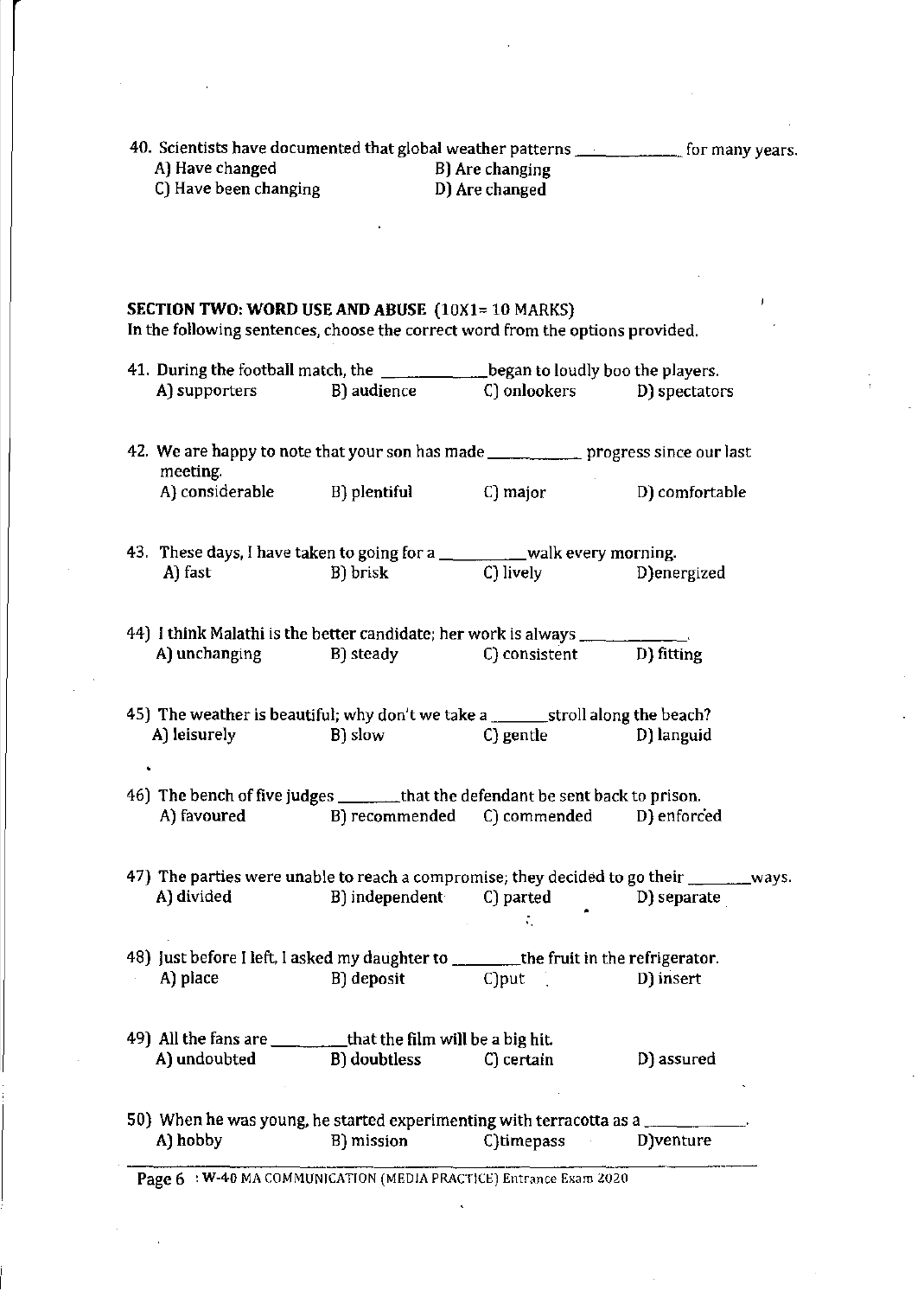#### SECTION THREE: VERBAL ABILITY (1X5=5 MARKS)

## **In each of the following sets of words, identify the pair that does not express the same relationship as the other three.**

**51. A) Thermometer/ Temperature**  C) Calendar/Days

B) Ruler/Length

D) Odometer/ Speed

52. A) *Horsel* Mare **C) Gander/Goose**  B) *Buill* Cow D) *Sheepl* Lamb

B) *Skinl* Touch D) *Nosel* Smell

- 53. A) Eyes/Vision C) Hear/ Sound
- **54. A) Doctor/Patient C) Teacher/Student**

B) Lawyer/ Client

- **DJ** *Bossi* **Secretary**
- 55. A) Carpenter/Wood C) Brick/Kiln

B) *Breadl* Bakery **0) Coin/ Mint** 

> . '.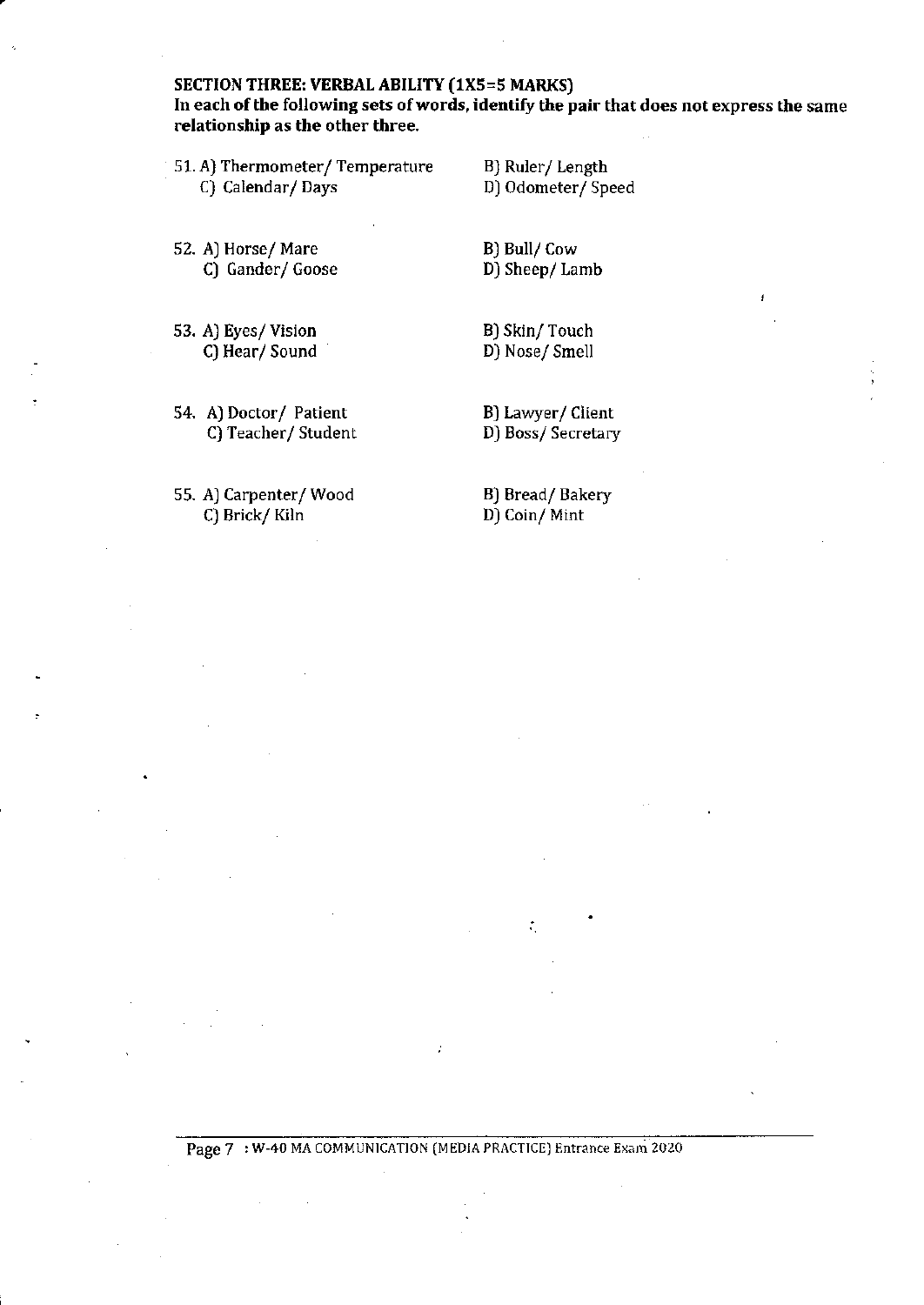## III. READING COMPREHENSION (5Xl=5 MARKS)

### Read the following text carefully and answer the questions that follow, selecting the most appropriate option from the list provided. Enter the correct answer in the OMR sheet.

My tween will never know the sound of me calling her name from another room after the phone rings. She'll never sit on our kitchen floor, refrigerator humming in the background, twisting a cord around her finger while talking to her best friend. I'll get it, He's not here right now, and It's for you are all phrases that are on their way out of the modern domestic vernacular.

The home telephone was a communal invention from the outset. "When the telephone rang, friends and family gathered 'round, as mesmerized by its magic flow of electrons as they would later be by the radio," according to Once Upon a Telephone, a lighthearted 1994 social history of the technology. After the advent of the telephone, in the late 19th century, and through the mid· 20th century, callers relied on sWitchboard operators who knew their customers' voices, party lines were shared by neighbors (who would often eavesdrop on one another's conversations), and phone books functioned as a sort of map of a community.

The early telephone's bulky size and fixed location in the home made a phone call an occasion-often referred to in early advertisements as a "visit" by the person initiating the call. (One woman quoted in Once Upon a Telephone recalls the phone as having the "stature of a Shinto shrine" in her childhood home.) There was phone furniture-wooden vanities that housed phones in hallways of homes, and benches built for the speaker to sit on so they could give their full attention to the call. Even as people were defying time and space by speaking with someone miles away, they were firmly grounded in the space of the home, where the phone was attached to the wall.

Over the course of the 20th century, phones grew smaller. easier to use, and therefore less mystical and remarkable in their household presence. And with the spread of cordless phones in the 1980s, calls became more private, But even then, when making a call to another household's landline, you never knew who would pick up. For those of us who grew up with a shared family phone, calling friends usually meant first speaking with their parents, and answering calls meant speaking with any number of our parents' acquaintances on a regular basis.

Cellphones, which came on the market in the '80s and gained popularity in the '90s, rendered all of this obsolete as they displaced landlines. When kids-today call "home," they may actually be calling one parent and bypassing the other; friends and bosses and telemarketers (if they get through) usually reach exactly the person they are hoping to speak with. Who will be on the other end of the line is no longer a mystery.

*(Excerpted from.' How the loss of the landline is changing family life, by julia Cho, The Atlantic, December 12,2019)*